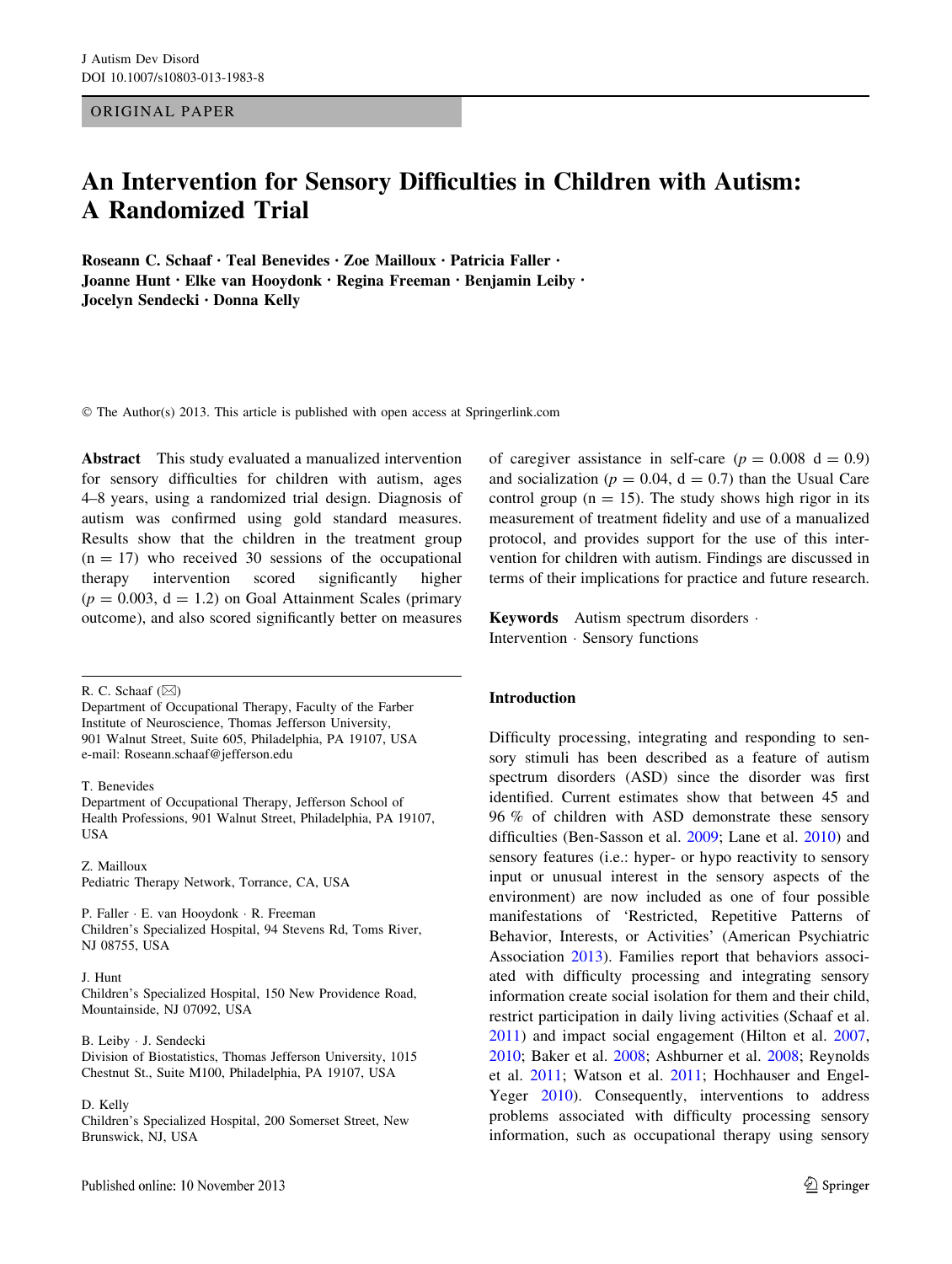integration (OT/SI), (Ayres [1972,](#page-11-0) [1979,](#page-11-0) [1989\)](#page-11-0) are among the most often requested services by parents of children with ASD (Mandell et al. [2005;](#page-12-0) Green et al. [2006](#page-11-0); Goin-Kochel et al. [2009](#page-11-0)). There is emerging evidence regarding positive outcomes of OT/SI for children with ASD (Pfeiffer et al. [2011](#page-12-0); Fazlioglu and Baran [2008;](#page-11-0) and see Schaaf [2011](#page-12-0) for a review), however, methodological limitations preclude definitive conclusions. Hence, there is the need for a rigorous study of OT/SI that includes a manualized protocol and measurement of treatment adherence (Case-Smith and Arbesman [2008;](#page-11-0) Watling et al. [2011\)](#page-13-0). Fortunately, a validated measure of treatment fidelity that describes the key principles of the sensory integrative approach and provides guidelines for best practice is now available (Parham et al. [2011](#page-12-0), [2007;](#page-12-0) May-Benson et al., in press). Importantly, this measure provides a means to evaluate the fidelity of OT/SI in a clinical trial while assuring internal and external validity; a standard that is followed in the current study.

A second advancement that enhances the testing of this intervention is data showing that Goal Attainment Scaling (GAS) is a useful outcome measure for studies of interventions for ASD (Ruble et al. [2012](#page-12-0)). GAS is used to measure functional and meaningful aspects of an individual's progress (Mailloux et al. [2007](#page-12-0); Kiresuk et al. [1994\)](#page-12-0). In autism, inherent heterogeneity often confounds findings, and thus, it is important to utilize outcome measures that are sensitive to individual outcomes. GAS has been shown to be a substantive and sensitive approach to evaluate progress on individualized goals in randomized controlled trials of psychosocial interventions for children with autism provided that specific quality indicators are present. These include that goals are independently rated, evaluated for equivalence between groups (comparability), scaled with equidistance, have measurable criteria, and clear, identifiable benchmarks (Ruble et al. [2012](#page-12-0)), recommendations that we followed in this study. A further strength of using GAS is that it provides a means to identify and measure outcomes that are parent-chosen and thus, meaningful to family. Given the increased emphasis on measurement of outcomes that are meaningful to the client or family (PCORI, [http://](http://www.pcori.org) [www.pcori.org](http://www.pcori.org)), the use of GAS provides a model for best practice.

Given the need for a rigorous randomized trial of OT/ SI for individuals with ASD, the primary purpose of this study is to evaluate the efficacy of OT/SI following a manualized protocol on individual goal attainment (primary outcome) in comparison to usual care (UC). The secondary purpose was to evaluate the impact of this approach on the child's sensory behaviors, adaptive behaviors and functional skills.

## **Methods**

## Participants

Thirty-two children participated in this study. A convenience sample of eligible families was recruited from the children's hospital where the study took place and the surrounding community. Families were eligible to participate if their child: (1) was between the ages of 4.0 and 7.11 at the time of enrollment, (2) had a diagnosis of an autism spectrum disorder from a licensed psychologist based on the results of the Autism Diagnostic Interview-Revised (ADI-R) (Lord et al. [1994\)](#page-12-0) and the Autism Diagnostic Observation Schedule (ADOS) (Lord et al. 1999), (3) had a non-verbal cognitive level of  $>65$  (this IQ cut score is based on findings from an earlier study where we assessed the feasibility of conducting this intervention with children with ASD—Schaaf Benevides et al. [2012\)](#page-12-0); (4) demonstrated difficulty processing and integrating sensory information as measured by the Sensory Profile (SP—Dunn [1999](#page-11-0); 3 or more subscales or total test score in the definite difference range) or the Sensory Integration and Praxis Test (SIPT- Ayres  $1989$ ; score of  $<-1.0$  on 3 or more subtests); and (5) parents were willing to attend 3 weekly sessions for the duration of the 10-week study period and to refrain from initiation of any new treatments including medications during the study period.

Child characteristics are also shown in Table [1](#page-2-0) below for the treatment ( $n = 17$ ) and UC control group ( $n = 15$ ). In keeping with current gender prevalence estimates of ASD (CDC, [2009](#page-11-0)), the majority of the participants in both groups were boys (Treatment: 14 males, 3 females; UC: 12 males, 3 females) and Caucasian (treatment: 16 White, 1 not-reported; UC: 13 White, 2 Asian). Highest parentreported level of education in both groups was similar, with 11 (65 %) parents in the treatment group reporting a 4-year college degree or higher, and nine (60 %) parents in the UC group reporting a 4-year degree or higher. Age, autism severity, cognitive level, and non-study related services were similar between the two groups. Non-project services, or ''usual care'' (UC) received during the study period was similar between the groups and documented by parents logging their child's weekly services in hours per week. Usual care included non-study related services such as speech and language services, behavioral interventions, educational program and other therapies as described in Table [1](#page-2-0).

#### Overview and Timeline

Data for this randomized clinical trial were collected at a single project site in central New Jersey, between 2010 and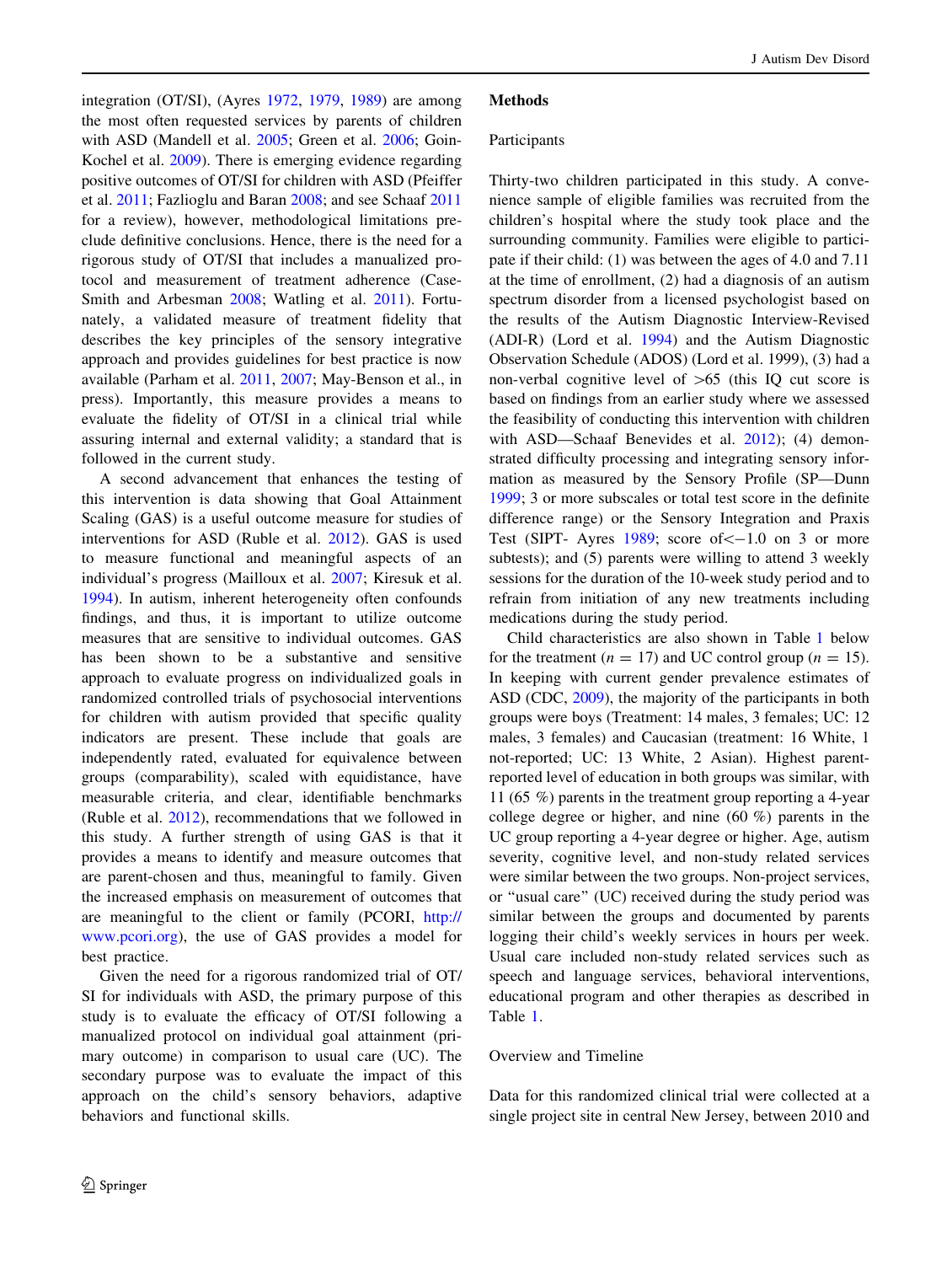Table 1 Child characteristics and non-study services received

<span id="page-2-0"></span>

| Table 1 Child characteristics<br>and non-study services received                                                                     |                                                              | OT/SI<br>$n=17$  | Usual care<br>$n = 15$ | $\boldsymbol{p}$         |  |  |  |  |  |
|--------------------------------------------------------------------------------------------------------------------------------------|--------------------------------------------------------------|------------------|------------------------|--------------------------|--|--|--|--|--|
|                                                                                                                                      | Age (mos)                                                    |                  |                        |                          |  |  |  |  |  |
|                                                                                                                                      | Mean (SD)                                                    | 71.35 (14.90)    | 72.33 (10.81)          | $t(30) = 0.21, p = 0.84$ |  |  |  |  |  |
|                                                                                                                                      | Range                                                        | 56–86            | $62 - 83$              |                          |  |  |  |  |  |
|                                                                                                                                      | Full scale IQ                                                |                  |                        |                          |  |  |  |  |  |
|                                                                                                                                      | Mean (SD)                                                    | 89.75 (18.74)    | 91.86 (11.93)          | $t(28) = 0.36, p = 0.72$ |  |  |  |  |  |
|                                                                                                                                      | Range                                                        | 59-123           | $64 - 109$             |                          |  |  |  |  |  |
|                                                                                                                                      | Non-verbal IQ <sup>a</sup>                                   |                  |                        |                          |  |  |  |  |  |
|                                                                                                                                      | Mean (SD)                                                    | 91.87 (17.48)    | 95.00 (10.03)          | $t(28) = 0.60, p = 0.55$ |  |  |  |  |  |
|                                                                                                                                      | Range                                                        | 55-119           | $31 - 79$              |                          |  |  |  |  |  |
|                                                                                                                                      | Verbal IQ                                                    |                  |                        |                          |  |  |  |  |  |
|                                                                                                                                      | Mean (SD)                                                    | 93.56 (18.33)    | 93.79 (14.26)          | $t(28) = 0.04, p = 0.97$ |  |  |  |  |  |
|                                                                                                                                      | Range                                                        | 63-135           | $69 - 114$             |                          |  |  |  |  |  |
|                                                                                                                                      | ADOS autism severity score                                   |                  |                        |                          |  |  |  |  |  |
|                                                                                                                                      | Mean (SD)                                                    | 7.76(1.6)        | 8.40(1.6)              | $t(30) = 1.09, p = 0.28$ |  |  |  |  |  |
|                                                                                                                                      | Range                                                        | $5 - 10$         | $6 - 10$               |                          |  |  |  |  |  |
|                                                                                                                                      | Other services <sup>a</sup>                                  |                  |                        |                          |  |  |  |  |  |
|                                                                                                                                      | Total behavioral treatments (ABA home, ABA school, in hours) |                  |                        |                          |  |  |  |  |  |
|                                                                                                                                      | Mean (SD)                                                    | 8.94 (19.38)     | 23.3 (63.00)           | $U = 112.0, p = 0.77$    |  |  |  |  |  |
|                                                                                                                                      | Median                                                       | $\boldsymbol{0}$ | $\overline{0}$         |                          |  |  |  |  |  |
|                                                                                                                                      | Range (hours)                                                | $0 - 72$         | $0 - 240^b$            |                          |  |  |  |  |  |
|                                                                                                                                      | Frequency of children receiving                              | 5                | 3                      |                          |  |  |  |  |  |
|                                                                                                                                      | Occupational therapy, school (hours)                         |                  |                        |                          |  |  |  |  |  |
|                                                                                                                                      | Mean (SD)                                                    | 10.95 (14.81)    | 10.78 (9.29)           | $U = 110.0, p = 0.50$    |  |  |  |  |  |
|                                                                                                                                      | Median                                                       | 8                | 10                     |                          |  |  |  |  |  |
|                                                                                                                                      | Range                                                        | $0 - 45$         | $0 - 32$               |                          |  |  |  |  |  |
|                                                                                                                                      | Frequency of children receiving                              | 8                | 12                     |                          |  |  |  |  |  |
|                                                                                                                                      | Pharmacological treatments (f)                               |                  |                        |                          |  |  |  |  |  |
| FET fisher exact test                                                                                                                | Not on medications                                           | 13               | 12                     | FET, $p = 0.99$          |  |  |  |  |  |
| <sup>a</sup> One participant randomized to<br>treatment had a combined IQ of<br>65 (non-verbal $IQ = 55$ and a<br>verbal $IQ = 77$ ) | On medications                                               | 4                | 3                      |                          |  |  |  |  |  |
|                                                                                                                                      | Clonadine                                                    | $\mathbf{1}$     | $\boldsymbol{0}$       |                          |  |  |  |  |  |
|                                                                                                                                      | Antidepressant                                               | $\boldsymbol{0}$ | 3                      |                          |  |  |  |  |  |
| <sup>b</sup> One participant in the control                                                                                          | Methylphenidate                                              | 2                | $\mathbf{1}$           |                          |  |  |  |  |  |
| group reported receiving 240 h<br>of behavioral support in school                                                                    | Adderal                                                      | $\mathbf{1}$     | $\boldsymbol{0}$       |                          |  |  |  |  |  |

2012. The study was approved by the first author's research ethics committee. Figure [1](#page-3-0) provides an overview of the recruitment, enrollment, randomization and retention flow. Following phone screening for eligibility with interested parents, child participants were scheduled for confirmation of autism diagnosis using the ADOS and the ADI-R and, for children who did not have a current cognitive assessment (within the past 12 months) confirmation of cognitive level was also completed by the psychologist on the hospital's autism diagnostic team. If the child met inclusion criteria, parental consent, child assent, and permission to videotape treatment sessions was obtained following the approved procedures. Next, independent evaluators, trained in the administration of the assessments, conducted the preintervention assessments. These blinded evaluators  $(n = 2)$  were highly experienced therapists who had been licensed to practice occupational therapy for a mean of 28 years (range 26–30 years), and who had experience with working with children with  $ASD$  (mean = 19 years, ran $ge = 16-22$  years). These evaluators also were trained and certified in the use of the SIPT for an average of 12.5 years  $(range = 9-16 years).$ 

Following the completion of the initial assessments, the independent evaluators analyzed the assessment data (assessments are listed below) and met with the parents to identify five goals that would be addressed during the study period. These goals were scaled according to GAS Methodology (Kiresuk et al. [1994\)](#page-12-0). To maintain a level of objectivity, parents did not view the goal attainment scales upon their completion or during the study period.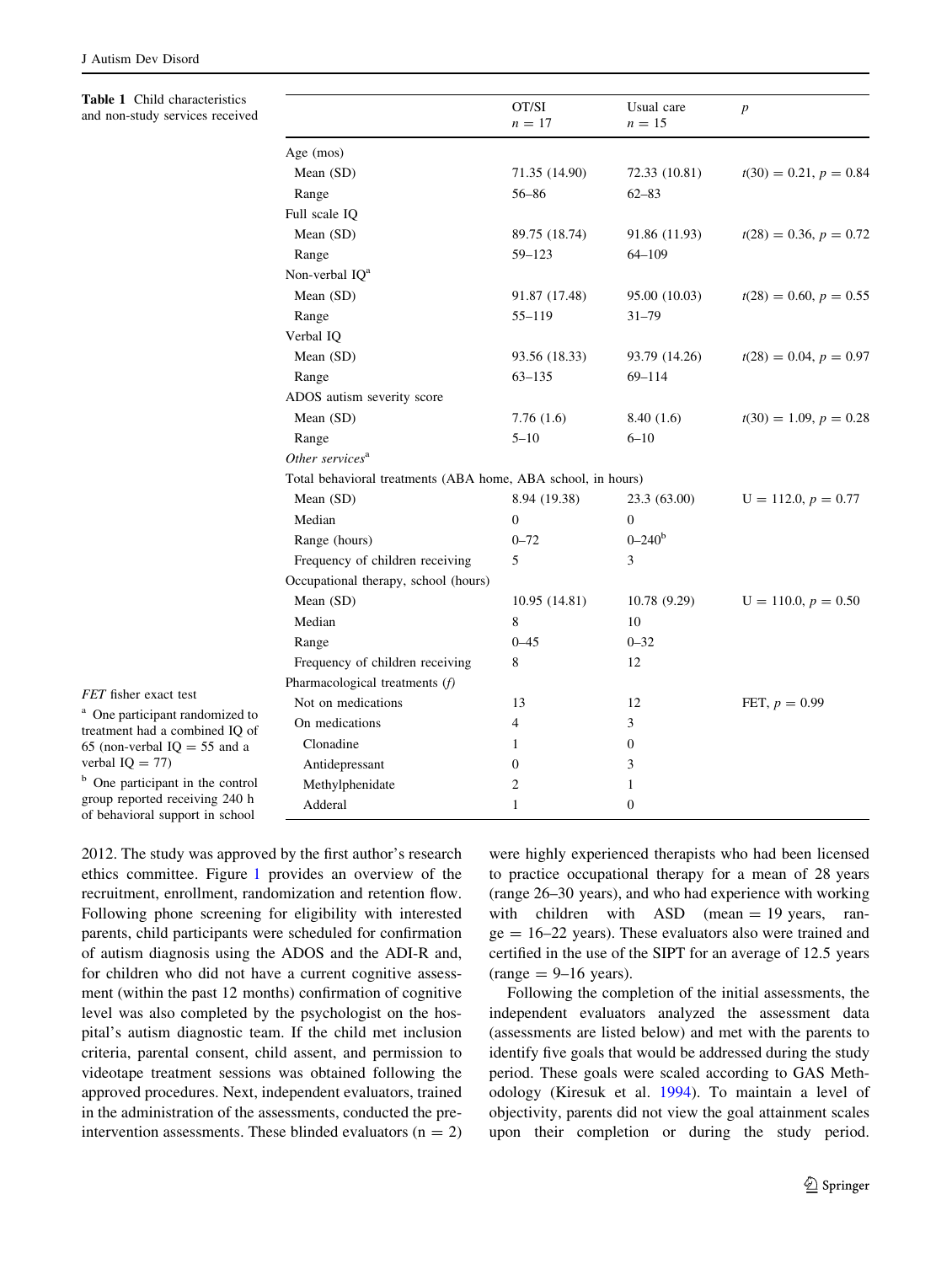<span id="page-3-0"></span>

Fig. 1 Participant recruitment, enrollment, randomization and retention

Independent evaluators remained blind to child allocation during the study period and post-testing phases, and completed the post-intervention assessments using the same assessment battery.

# Randomization, Allocation Concealment and Implementation

Once goals were identified and scaled, children were randomly assigned using random number generations provided by the study statistician to either the treatment or UC control group using random permuted blocks within four strata based on cognitive level (hereafter referred to as IQ) and autism severity score (high IQ/high severity, low IQ/low severity, high IQ/low severity, low IQ/high severity). A high IQ was classified as a score of 85 or higher and low IQ was classified as below 84. Autism severity was determined with the ADOS using procedures to calculate severity scores described by Gotham et al. [\(2009](#page-11-0)), in which a lower severity

score indicates less severity of autism features. A severity score of 6–10 was scored as "high severity;" a score of 4–5 as ''low severity.'' In total, eight children were randomized in the low IQ/high severity strata, one child randomized in the low IQ/low severity strata, 22 randomized in the high IQ/ high severity strata, and one randomized in the high IQ/low severity strata. The randomization sequence and opaque envelopes with randomization allocation group (treatment or UC) were generated by the Division of Biostatistics and remained concealed until the child's strata was determined using the criteria outlined above. Children were randomized by the second author or principal investigator in order of completion of pre-test assessment and goal scaling. The number of days between enrollment and randomization was not significantly different between the treatment group  $(M = 30.5, SD = 14)$  and UC Control group  $(M = 35.4,$  $SD = 8$ ,  $t(30) = 1.18$ ,  $p = 0.25$ .

Participant children randomly allocated to the treatment group received the intervention three times per week in 1-hour sessions for 10 weeks. All parents were instructed to continue with their child's usual weekly treatments and to document their child's non-study related treatments on a

<sup>&</sup>lt;sup>1</sup> Although we randomized based on these strata, we did not complete subgroup analyses based on strata due to small sample size.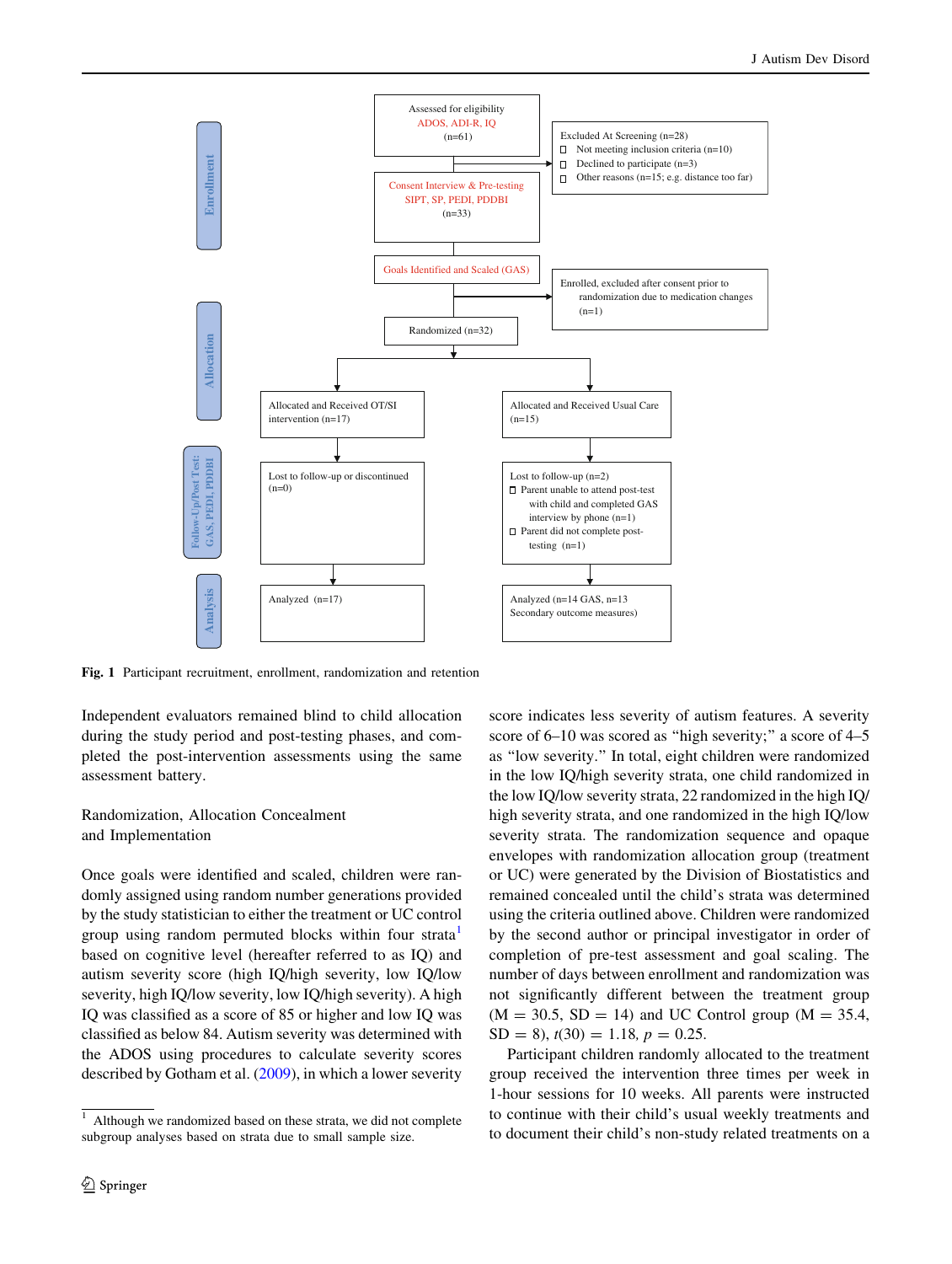treatment log and to report weekly if any unusual events occurred in their child's lives (e.g. vacation, new baby). Following the study period, both groups underwent post assessment by the independent evaluators at a different location to further ensure blinding. Information on subjects' completion of allocated intervention and attrition is displayed in Fig. [1](#page-3-0). Participant recruitment, enrollment, randomization and retention.

## Intervention

Children in the treatment group received a manualized OT/SI intervention (Schaaf et al. [2011](#page-13-0); Schaaf and Mailloux, in preparation) that followed the principles of sensory integration as outlined by Ayres [\(1972](#page-11-0), [1979,](#page-11-0) [2005](#page-11-0)) and described in detail by Schaaf et al. ([2009\)](#page-13-0); Parham and Mailloux ([2010\)](#page-12-0); Parham et al. [\(2011](#page-12-0), [2007](#page-12-0)); Mailloux and Smith Roley [\(2010](#page-12-0)); Schaaf et al. [\(2012\);](#page-13-0) and Schaaf and Nightlinger [\(2007](#page-13-0)). The reader is referred to these sources for an in-depth description. The manualization of the intervention and examination of the treatment manual's adherence to fidelity was conducted in a feasibility study prior to this trial, and results are described elsewhere (Schaaf et al. [2012](#page-12-0)). Importantly, following the Data Driven Decision Making Process (Schaaf et al. [2011](#page-13-0); Schaaf and Blanche [2012](#page-13-0)) outlined in the intervention manual, assessment data were used to develop hypotheses about the sensory motor factors affecting the child's functional behaviors and individuallytailored sensory motor activities were developed to address these factors. For example, if assessment data showed that the goal of ''participate in a play activity with a peer for 10 min'' may be related to poor tactile processing and praxis (hypothesis), individually- tailored sensory motor activities were designed to address tactile discrimination and improve praxis. Individually-tailored treatment activities might include activities such as using a carpeted scooter board while in the prone position to pull oneself up a ramp, then working to turn the scooter board around to ride down the ramp and land in a cushioned area of mats and pillows that are covered with various textures. In this activity, the child is experiencing total body tactile and proprioceptive sensations (from scooter board texture, actively moving muscles against resistance, and landing in textured mats and pillows) to increase body awareness and using this enhanced sensory input to plan body movements during the scooter board activity. Of note, the intervention is contextualized in play with active involvement of the child and conducted in a large gym equipped with mats, a variety of suspended swings, large balls, a climbing wall, carpeted barrels, large inner tubes and foam blocks with opportunities for active, guided, sensory motor play. The therapist facilitates the child's ability to participate in the sensory-motor experiences in adaptive ways (e.g.: use a trapeze swing to experience

proprioceptive and vestibular sensations to increase body awareness and then organize the body to hold onto the swing and jump into a large ball pit). It should be noted that this treatment is not designed to be a comprehensive treatment for autism, but rather part of a comprehensive program that includes educational, behavioral and medical services.

The intervention was delivered by three registered, licensed occupational therapists with extensive experience working with children with ASD (mean years of experience  $= 15$ , range 12–20 years), with certification in sensory integration, $<sup>2</sup>$  and who were trained on the manualized</sup> intervention. In addition, the interventionists received 3-day training by the third author and weekly consultations with the first author to discuss challenges and questions.

## Fidelity

Fidelity checks were utilized in this study to accomplish two purposes: (1) to monitor and improve provider use of the intervention manual procedures while minimizing drift in provision of services, and (2) ensure the external validity of the study procedures by documenting provider adherence to principles of intervention (Bellg et al. [2004](#page-11-0)). Treatment fidelity was confirmed using the Fidelity Measure discussed above (Parham et al. [2007\)](#page-12-0). This measure has strong interrater reliability (0.99 for total score), with individual item inter-rater reliability ranging from 0.94 to 0.99. Validity for the measure is also strong as raters were accurately able to distinguish the manualized intervention sessions from other intervention approaches with 92 % accuracy. A score above 80/100 is considered acceptable fidelity and distinguishes this intervention from others (Parham, et al. [2007](#page-12-0)). In this study, all treatment sessions were videotaped and a random selection of 10  $\%$  (n = 51) were evaluated and rated. The mean fidelity score was  $90.1$  (SD = 9, Range = 53–100). Regarding the few sessions that did not reach a score of 80, additional training and consultation was provided to the therapists to support their adherence to the intervention.

#### **Measures**

Phenotypic Measures

#### Autism Diagnosis

Autism diagnosis was confirmed by non-study psychologists in the autism clinic at treatment site using the ADI-R

<sup>&</sup>lt;sup>2</sup> Certification in sensory integration requires participation in 120 h of post-graduate course work offered and 40 hours of practice under the guidance of an experienced clinician trained in sensory integration (Parham et al. [2007\)](#page-12-0).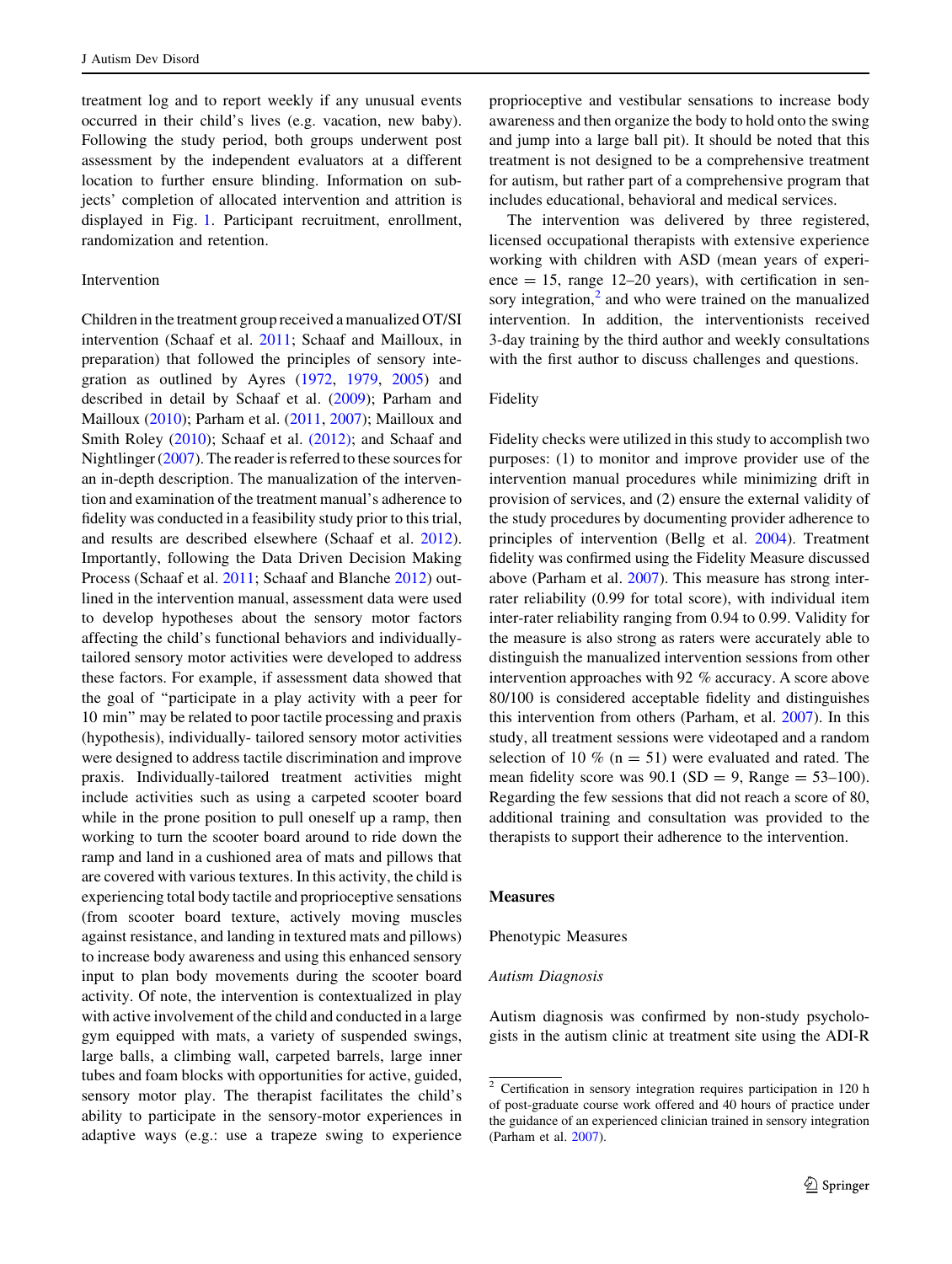(Lord et al. 1994) and the ADOS-G (Lord et al. 1999). The ADI-R is a semi-structured parent interview used to diagnose children with autism spectrum disorders and, in conjunction with the ADOS, is considered to be a goldstandard assessment for the diagnosis of ASD. The ADI-R has established validity and reliability with trained administrators (Lecavalier et al. [2006;](#page-12-0) Lord et al. [1994](#page-12-0)). The ADOS is a well-established diagnostic instrument that codes the child's behaviors during play and interactions with the examiner. This assessment also has demonstrated validity and reliability when administered by trained professionals.

### Cognition

Children who met criteria for an ASD diagnosis and who were interested in the study underwent cognitive testing. Measurement of cognitive level was completed using the Stanford-Binet-V (Roid [2003](#page-12-0)), the Differential Abilities Scale-II (Elliott [2007](#page-11-0)), or the Wechsler Preschool and Pri-mary Scale of Intelligence-III (WPPSI) (Wechsler [2003\)](#page-13-0).<sup>3</sup>

## Sensory Assessments

Eligible participants were evaluated by independent occupational therapy evaluators to identify and describe difficulties processing and integrating sensory information using the Sensory Integration and Praxis Test (SIPT) (Ayres [1989](#page-11-0)) and the Sensory Profile (Dunn [1999\)](#page-11-0).

The Sensory Integration and Praxis Tests (SIPT) are group of 17 tests that measure a child's sensory motor abilities in the areas of tactile perception, motor planning, visual-perception, vestibular and proprioceptive processing and awareness (Ayres [1989](#page-11-0)). The SIPT is the gold standard for assessing sensory integration and praxis, and is standardized on nearly 2,000 children 4–8 years 11 months. This assessment produces standard scores for normative age groups on each of the 17 tests, was administered to all participants and findings were used to generate hypotheses about the sensory motor factors affecting the identified goals.

The Sensory Profile is a 125-item parent report of a child's sensory behaviors using a Likert-scale format to quantify the frequency of occurrence of behaviors. The Sensory Profile is appropriate for children ages 3–10 years, and was standardized on over 1,200 children with and without disabilities. Content and construct validity has been established. Responses are summarized in six sensory processing domains of Auditory Processing, Visual Processing, Vestibular Processing, Touch Processing,

Multisensory Processing, Oral Sensory Processing, five modulation areas, and three domains describing a child's emotional and behavioral responses to sensation. The Sensory Profile was administered to all participants to characterize their sensory reactivity (i.e.: over/under responsiveness, seeking or avoidance) in the areas listed above and findings were used to generate hypotheses about sensory factors affecting identified goals.

#### Primary Outcome Measure: Goal Attainment Scaling

Goal Attainment Scaling (GAS) provides a standardized means to capture the diversity of meaningful, functional outcomes (Kiresuk and Sherman [1968](#page-12-0)). It provides a systematic process for identification of goals that are specifically relevant to individuals and their families and has been shown to be a promising outcome measure in ASD (Ruble et al. [2012\)](#page-12-0). GAS has been used extensively for outcome measurement (Ruble et al. [2010;](#page-12-0) Pfeiffer et al. [2011;](#page-12-0) Miller et al. [2007](#page-12-0); Mailloux et al. [2007\)](#page-12-0) and is shown to be a valid and reliable method for measurement of progress on individualized goals for children with ASD (Ruble et al. [2012](#page-12-0); Palisano et al. [1992\)](#page-12-0). For example, Ruble et al. ([2012\)](#page-12-0) report good reliability when objectives are clearly measurable finding average intra class correlation between 2 study samples of 0.98 (CI 0.74–0.99) for measurability, 0.96 (CI 0.74–0.99) for equi-distance, and 0.77 (CI 0.65–0.99) for difficulty. In a study of 65 infants ages, 3–30 months, Palisano et al. ([1992\)](#page-12-0) found that GAS is valid as a responsive measure of motor change for infants with motor delays as "neither type or category of goals influenced the therapists' ability to select outcomes that the infants were capable of achieving'' within the 6 month intervention period (p 335). Ruble et al. ([2012](#page-12-0)) concludes that GAS is a ''promising ideographic approach for measuring intervention effectiveness" (p 1983). These authors recommend using a GAS template to assure goals are standardized and systematic to create reliable and valid goals, and to conduct technical checks that assess the qualities of the goal scaling to assure methodological soundness, strategies that we utilized in the current study. A technical check was completed by the second author on each GAS to assure that it met all quality markers using a technical checklist that included items based on GAS literature such as ''The desired behavior/skills is observable and measurable with criteria of frequency and duration; the projected level of performance is based on the child's current level and scaled with intervals that represent equidistance.'' A mathematical method is used to calculate a T-score that represents the extent to which the goals are met (Ottenbacher and Cusick [1990\)](#page-12-0) and thus, although the goals are different for each participant, the score is standardized.

<sup>3</sup> One child was tested with the Woodcock-Johnson Test of Achievement.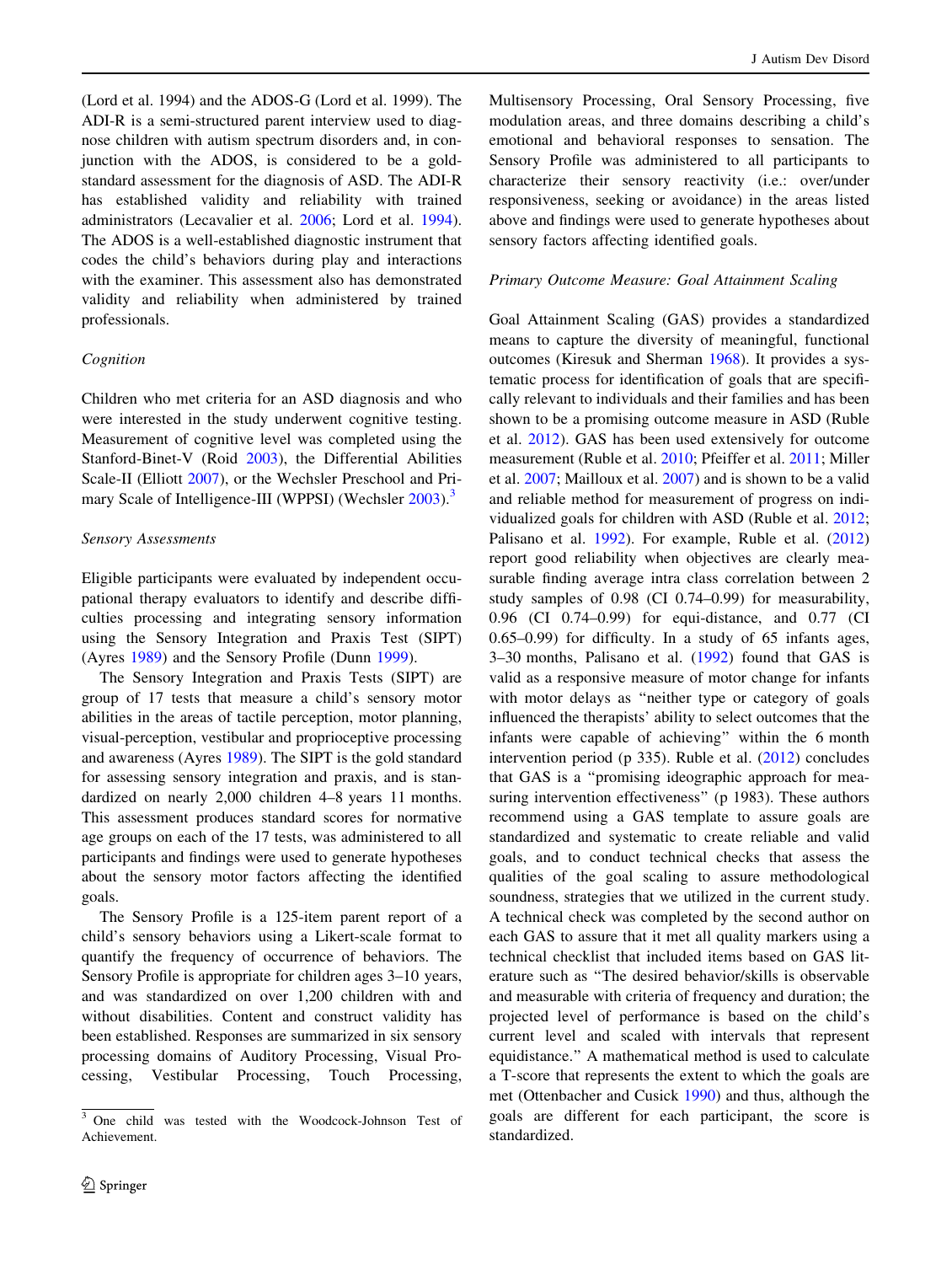Goals for each child were identified by the independent evaluators using a standard series of questions with the parent and then scaled with equally spaced probability intervals according to the procedures recommended by Kiresuk et al. ([1994\)](#page-12-0); Ruble et al. [\(2012](#page-12-0)); and Mailloux et al. ([2007\)](#page-12-0). To scale each goal, the independent evaluator describes the child's current level of functioning for the specific goal and then scales it for expected level of attainment over the 10 week period (improvement) and down (regression). The probability distance between the levels of the scale is equal and equally distributed around the predicted level of performance. A score of ''0'' is used for expected level of attainment during the 10-week period, with scores of  $-1$  and  $-2$  denoting less and much less than expected level of attainment respectively; while  $+1$  and  $+2$ denote better and much better level of attainment than expected. Following the intervention period, the independent evaluators who were blind to group assignment conducted a standardized interview with the parents and asked parents to rate their child's goals. A summary of the type of goals identified by parents for this study are shown in Table [2](#page-7-0); and a sample GAS is displayed in Fig. [2.](#page-7-0)

#### Secondary Outcome Measure

Pediatric Evaluation of Disability Inventory: The Pediatric Evaluation of Disability Inventory (PEDI; Haley et al. [1992\)](#page-12-0) was used to evaluate a child's self-care, mobility, and social function skills. Additionally, this assessment evaluates the amount of caregiver assistance and modification that is needed for the child to participate fully. The PEDI has been used in pediatric intervention studies, and has good psychometric properties for use as an outcome measure. Construct validity has been supported (Haley et al. [1992](#page-12-0)), and it has been used in intervention studies for children with ASD (Wong et al. [2010\)](#page-13-0). Additionally, the assessment has high internal consistency, and excellent inter-rater reliability.

Pervasive Developmental Disorders Behavior Inventory (PDDBI): The PDDBI (Cohen et al. [2003\)](#page-11-0) is a standardized assessment normed on children with autism or PDD between the ages of 18 months and 12 years, 5 months. This assessment evaluates the severity of a child's autism behaviors on a number of parent-reported domains. For the purposes of this study, we chose a priori to evaluate a child's outcomes on the domains most aligned with the targeted focus of treatment, specifically Sensory/Perceptual Approach (S/P Approach), Ritualisms/Resistance to Change (R/R), and Arousal Regulation Problems (Arouse) domains. The PDDBI has strong parent-reported test–retest validity over a 6-month interval (S/P Approach  $r = 0.63$ , R/R  $r = 0.82$ , Arouse  $r = 0.82$ ), and has demonstrated construct, criterion and concurrent validity.

Vineland Adaptive Behavior Scales-II (Parent Report): The Vineland Adaptive Behavior Scales II (VABS-II) (Sparrow et al. [2005\)](#page-13-0) was used to assess adaptive behaviors needed for participation in home, school and community activities at pre and post assessment. The VABS-II is a standardized, norm-referenced measure that evaluates adaptive behavior in four domains: Communication Skills (Receptive, Expressive, Written), Daily Living Skills (Personal, Domestic, Community), Socialization Skills (Interpersonal Relationships, Play and Leisure, Coping), and Motor Skills (Gross, Fine). It has good subdomain reliability with approximately 75 % of subdomain scores having a value of 0.75 or greater. Inter-rater reliability is considered good for a sample aged 7–18 years, and ranges from 0.81 to 0.71 for domain and subdomain scores, and is even higher for younger children (0.83). Internal consistency is considered good at 0.80 and test-re-test reliability is high, exceeding 0.85 (Sparrow et al. [2005\)](#page-13-0).

#### Sample Size

The study was designed to gather preliminary efficacy information about the intervention with respect to the primary outcome of GAS. For this primary outcome measure we calculated power to detect different effect sizes for a given sample size. With 32 subjects we have 78 % power to detect an effect size of 1, and greater than 80 % power to detect effect sizes greater than 1 using a two-sample  $t$  test with a two-sided type-I error rate of 5 %.

## Results

Our main goal was to evaluate the effects of the intervention on parent-reported, individual goal attainment using GAS (primary outcome). Secondarily, we evaluated the effects of the intervention on sensory behaviors, functional and adaptive behaviors using the PDDBI, PEDI, and the VABS II. Normality of primary and secondary outcome measures was evaluated prior to evaluating group differences. Scores on these secondary outcomes were not normally distributed and thus, non-parametric statistical tests were used to account for violation of the assumption of normality. In addition, although differences in baseline scores were not significantly different between the groups, on some outcomes differences within groups at baseline would be considered clinically meaningful. To account for variability in baseline scores, we used change scores in the analyses. Given the range of pre-treatment scores, withinperson change was viewed as the most clinically relevant post-treatment score. An alpha of 0.05 was used for all comparisons. Data reported represents numbers of subjects with complete data sets (see reasons for attrition in Fig. [1](#page-3-0)).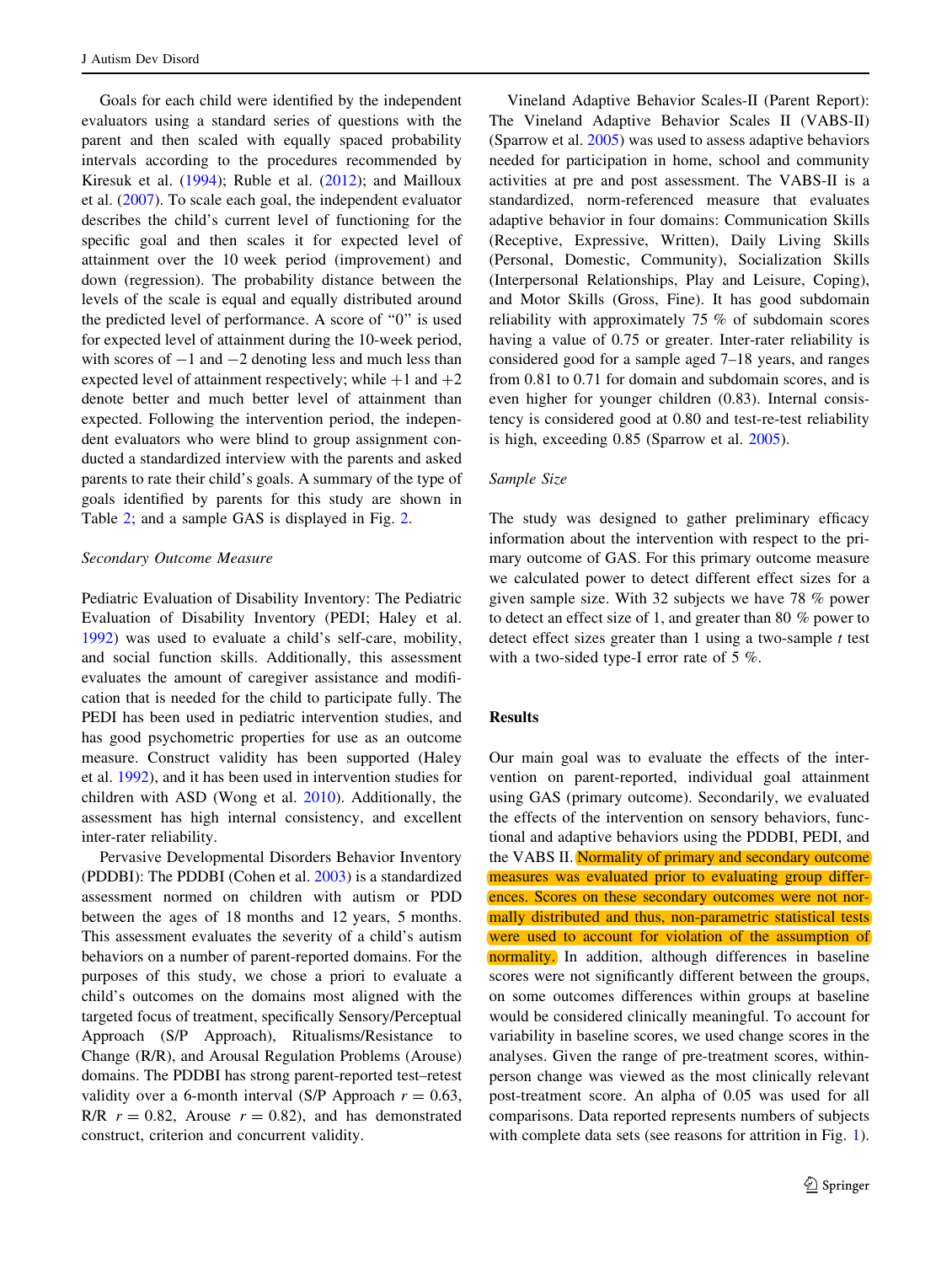<span id="page-7-0"></span>Evaluation of Treatment Effects on Goal Attainment

To test the main effect of the treatment, we conducted a two-tailed independent samples t-test to evaluate the difference in goal attainment between the groups. Results

**Table 2** Frequency  $(f)$  of goal type by study group

| Type of goal                | OT/SI $(f)$                 | Usual care $(f)$ |  |
|-----------------------------|-----------------------------|------------------|--|
| Self-care                   | 27                          | 25               |  |
| Play                        | 16                          | 15               |  |
| Sitting                     | 12                          | 9                |  |
| Daily routine participation | 7                           |                  |  |
| Fine motor                  | 5                           |                  |  |
| Meal participation          | 1                           | 0                |  |
| Community participation     | 4                           | 2                |  |
| Communication               | 2                           |                  |  |
| Self-stimulatory behaviors  | 3                           | 3                |  |
| Emotional regulation        | 3                           | 6                |  |
| Gross motor/praxis          | $\mathcal{D}_{\mathcal{L}}$ | 3                |  |
| Safety                      | 1                           | 2                |  |
| Sleep                       | 1                           | 3                |  |
| Impulsive behaviors         | 1                           | 0                |  |
| Inappropriate touching      |                             | 4                |  |

Sample goals (italicized portion represents goal)

The child is sensitive to auditory stimuli and wakes during the night easily. Goal: Improve auditory process as a basis for sleeping through the night without getting out of bed for 7–8 h per night

This child hates touching food and uses a napkin to cover his food before touching it. Goal: Decrease tactile sensitivity as a basis for eating with his fork and spoon for 50 % of the meal as appropriate

This child has oral-sensory sensitivity and a limited food repertoire. Goal Decrease oral sensitivity and will try 5 new foods

This child has dyspraxia and poor tactile processing. Goal: Improve praxis and tactile processing as a basis for putting on socks independently

This child has tactile sensitivity and avoids contact with others. Goal: Decrease tactile sensitivity so child can tolerate play with sibling for 5 min without supervision

revealed a significant difference between the treatment  $(M = 56.53, SD = 12.38, n = 17)$  and UC  $(M = 42.71,$  $SD = 11.21$ ,  $n = 14$ ) groups on the GAS with the treatment group achieving significantly higher scores  $(t(23) = -3.23, p = 0.003, ES = 1.2).$ 

Evaluation of Treatment Effects on Functional Behaviors

To test the effect of the treatment on functional behaviors we compared the change from baseline to end of treatment for each of the PEDI subscales using the Wilcoxon Rank Sum test. We used median change scores to control for non-normal distributions. Results reveal significantly greater change (improvement) for the treatment group in comparison to the UC control group on Self-Care Caregiver Assistance subtest ( $p = 0.008$ ) and Social Function Caregiver Assistance ( $p = 0.039$ ). Of note, the treatment group also showed greater improvement on the Social Functions subtest ( $p = 0.097$ ) and the Self-Care Functional Skills subtest ( $p = 0.198$ ). The findings from the PEDI are displayed in Table [3.](#page-8-0) In addition to reporting median change scores, we also report mean and standard deviations for each subscale as these were used to calculate effect sizes.

#### Evaluation of Treatment Effects on Autism Behaviors

To test the effects of the treatment on sensory/perceptual approach behaviors, arousal regulation and ritualism/ resistance to change, we compared the change from baseline to the end of treatment on these PDDBI subscales using the Wilcoxon Rank Sum test. Given that lower scores indicate a decrease in autism behaviors, a greater negative change scores indicates a better response. As shown in Table [3](#page-8-0), there were no significant differences in autism behaviors at post-treatment between the groups, although changes for the treatment group approached significance in the Sensory Perceptual Behaviors Subscale ( $p = 0.064$ )

Goal: Decrease sensory sensitivity to the oral area as a basis for tooth brushing.

**Current Performance:** It takes over 20 to 30 minutes each day for tooth brushing with assistance from mother. Tooth brushing is unpleasant for JH and often there is whining and crying.

| -2 (much less than expected level of attainment)   | Will brush teeth within a 17-20 minute time frame |
|----------------------------------------------------|---------------------------------------------------|
| -1 (less than expected level of attainment)        | Will brush teeth within a 13-16 minute time frame |
| 0 (expected level of attainment)                   | Will brush teeth within a 9 -12 minute time frame |
| +1 (better than expected level of attainment)      | Will brush teeth within a 5-8 minute time frame   |
| +2 (much better than expected level of attainment) | Will brush teeth within a 1-4 minute time frame   |

Fig. 2 Sample goal attainment scale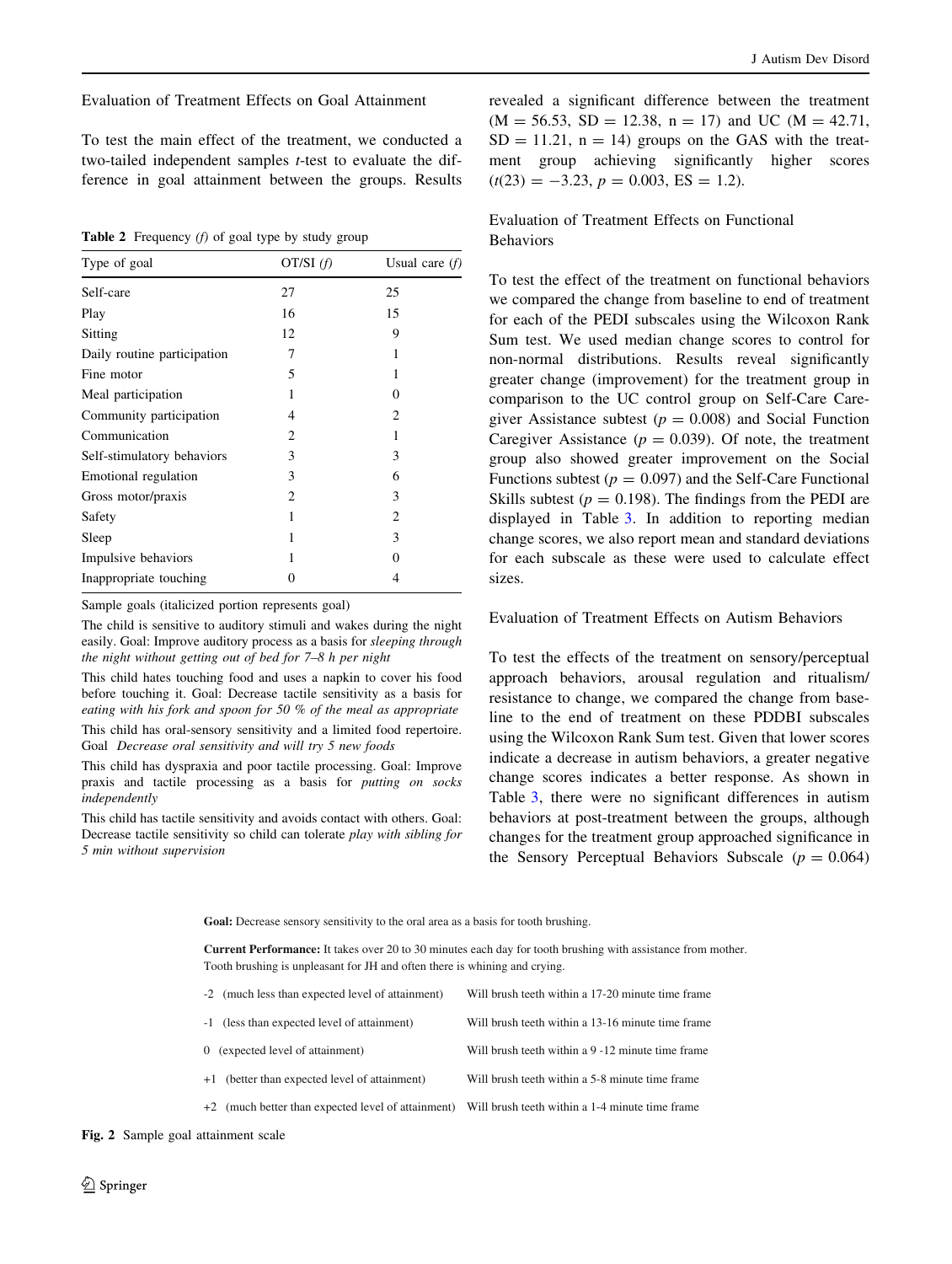|                                | Control          |         |           |                | Experimental |           |           | Effect Size <sup>a</sup> |
|--------------------------------|------------------|---------|-----------|----------------|--------------|-----------|-----------|--------------------------|
|                                | Median           | Mean    | <b>SD</b> | Median         | Mean         | <b>SD</b> |           |                          |
| Functional skills <sup>b</sup> |                  |         |           |                |              |           |           |                          |
| Self-care                      | 1.7              | 1.12    | 5.6       | 3.7            | 10.2         | 22.6      | 0.198     | 0.5                      |
| Mobility                       | $\boldsymbol{0}$ | 6.38    | 15.1      | $\overline{0}$ | 6.57         | 23.8      | 0.69      | 0.0                      |
| Social                         | 1.1              | 4.4     | 13.8      | $\overline{4}$ | 9.3          | 17.4      | 0.097     | 0.3                      |
| Caregiver assistance           |                  |         |           |                |              |           |           |                          |
| Self-care                      | 1.3              | $-0.43$ | 8.6       | 12.2           | 16.6         | 23        | $0.008**$ | 0.9                      |
| Mobility                       | $\boldsymbol{0}$ | 0.22    | 11.8      | $\overline{0}$ | 4.8          | 24.1      | 0.68      | 0.2                      |
| Social                         | $\mathbf{0}$     | $-1.8$  | 19        | 13.5           | 14.4         | 23.4      | $0.039*$  | 0.7                      |

<span id="page-8-0"></span>Table 3 Group differences on change in standard scores on pediatric evaluation of disabilities inventory

<sup>a</sup> Mean and standard deviations are based on raw scores. Effect size is presented using the difference in means divided by the pooled standard deviation

<sup>b</sup> Functional Skills represent actual skills completed by child whereas caregiver assistance represents the amount of assistance that the caregiver provides

\*\*  $p < 0.001$ ; \*  $p < 0.05$ 

Table 4 Group differences on change scores of pervasive developmental disorders behavioral inventory

|              | Control |         |     | Experimental |        |           | Significance | Effect size <sup>a</sup> |
|--------------|---------|---------|-----|--------------|--------|-----------|--------------|--------------------------|
|              | Median  | Mean    | SD  | Median       | Mean   | <b>SD</b> |              |                          |
| S/P Approach | $-0.05$ | $-0.67$ | 5.9 | —5           | $-5.9$ | 10.8      | 0.06         | $-0.6$                   |
| R/R          | $-2$    | $-1.77$ | 6.3 | $^{-2}$      | $-6.5$ | 13.7      | 0.57         | $-0.4$                   |
| Arouse       | $-1$    | $-3.3$  | 6.0 | $-6$         | $-7.1$ | 11.6      | 0.38         | $-0.4$                   |

S/P Approach sensory/perceptual approach, R/R ritualisms/resistance to change, Arouse arousal regulation problems

<sup>a</sup> Effect size is presented using the difference in means divided by the pooled standard deviation

(indicating a decrease in autism behaviors) and were also lower in the Arousal Regulation subscale (0.38).

#### Evaluation of Treatment Effects on Adaptive Behaviors

To test the effects of the treatment on adaptive behaviors we compared the change in standard scores from baseline to the end of treatment each of the Vineland-II subscales and the Adaptive Behavior Composite Score using the Wilcoxon Rank Sum test. As shown in Table 3 there were no significant differences in adaptive behaviors, although the treatment group improved more than the UC Controls in all subscales.

## Discussion

Interventions to address difficulty processing and integrating sensory information are frequently used as part of a comprehensive approach for individuals with ASD. However, the evidence is compromised by methodological limitations in existing studies. Thus, there is a need for more evidence with a well-characterized sample using a manualized protocol following the principles of sensory integration and measurement of fidelity. The current study is one of the first randomized trials to meet this level of rigor (Table 4).

Our main finding is that subjects with ASD who were randomized to treatment scored significantly higher on our primary outcome measure, GAS, than those who received UC. Secondarily, we found that the children in the treatment group scored as needing significantly less caregiver assistance during self-care and social activities and showed a trend toward higher skills in these areas. Further, sensory behaviors in the treatment group decreased more than in the UC group and this difference approached significance (Table [5\)](#page-9-0).

The primary outcome for this study was the score obtained on GAS and we found that the children receiving the treatment scored significantly higher ( $p = 0.003$ ) than the controls on goal attainment with an effect size of 1.2. Our finding is consistent with Pfeiffer et al. ([2011](#page-12-0)) who found that children with ASD who participated in 6-week program of occupational therapy using sensory integration made significantly greater gains in their individualized goal attainment scale scores in comparison to those who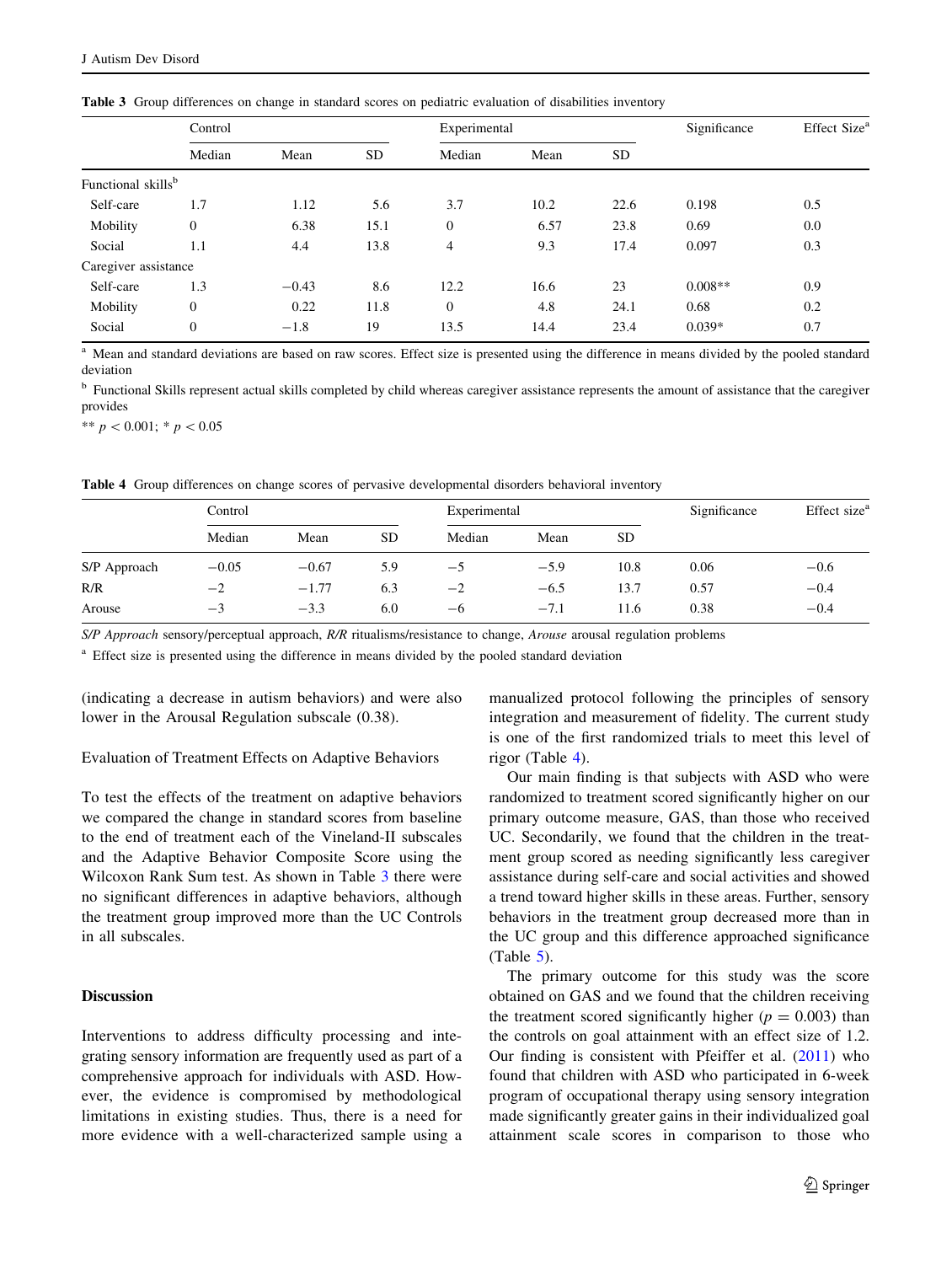|               | Control |         |           | Experimental |      |           | Significance | Effect size <sup>a</sup> |
|---------------|---------|---------|-----------|--------------|------|-----------|--------------|--------------------------|
|               | Median  | Mean    | <b>SD</b> | Median       | Mean | <b>SD</b> |              |                          |
| Communication |         | $-3.38$ | 18.6      |              | 5.06 | 10.9      | 0.20         | 0.6                      |
| Daily living  |         |         |           |              |      |           |              |                          |
| <b>Skills</b> | 0       | $-3.0$  | 18.5      | 4            | 4.2  | 11.6      | 0.18         | 0.5                      |
| Socialization | $-2$    | $-6.7$  | 21.8      | 3            | 3.8  | 11.8      | 0.29         | 0.6                      |
| Composite     | 0       | 0.0     | 8.1       |              | 15.1 | 44.7      | 0.30         | 0.4                      |

<span id="page-9-0"></span>Table 5 Group differences on change in in standard scores on vineland adaptive behavior scales—II

<sup>a</sup> Mean and standard deviations are based on raw scores. Effect size is presented using the difference in means divided by the pooled standard deviation

received a fine motor intervention. Goal attainment scaling is a method to individualize and quantify goals for clinical populations. It has been used extensively in the clinical literature, and is recommended as an outcome measure in randomized control trials of psychosocial interventions in ASD (Ruble et al. [2012\)](#page-12-0) such as the current study. Of note, the procedures we utilized in constructing scaled goals were consistent with the recently published recommendations of for its use (Ruble et al. [2012\)](#page-12-0) including that: benchmarks were carefully constructed, goals were scaled at equal intervals, and rating of goals post intervention was based on parent interview by an independent evaluator blind to study condition. Although adherence to these conditions increases the reliability and validity of GAS (Ruble, et al. [2012\)](#page-12-0) our findings must be interpreted with caution given that the parents were not blind to the intervention.

Two valuable aspects of GAS are that it provided a means to individualize goals based on each child's individual needs and to identify areas that are important to the parents. Individualization is an important aspect of treatment given the heterogeneity and developmental nature of ASD as it is likely that each child has a unique set of pretreatment characteristics that impact the choice of goals and outcomes (Stahmer et al. [2011](#page-13-0)). Further, utilization of goals that are important and meaningful to the parents assures that the primary stakeholders (families of children with ASD) needs are being addressed. This is an important aspect of any intervention and is in keeping with contemporary trends in intervention research (PCORI [2013](#page-12-0); Melnyk and Morrison-Beedy [2012](#page-12-0)). For the current study, individual goals were based on parent-identified areas of need and assessment data that were established prior to treatment allocation. Many of the goals for the treatment and UC controls were similar in type as shown in Table [2.](#page-7-0) The most frequent goals were related to self-care including goals such as greater independence in dressing, feeding, toileting or grooming activities (treatment  $= 27$ ,  $UC = 25$ ). The second and third most frequent goals were about play (treatment = 16,  $UC = 15$ ); and sitting for participation in activities such as synagogue or dinner (OT/  $SI = 12$ ,  $UC = 9$ ). There were some minor differences in goal type between the groups; the treatment group had more goals related to fine motor skills  $(OT/SI = 5,$  $UC = 1$ ) and participation in daily routines (treatment = 7,  $UC = 1$ ); whereas the usual care group had more goals related to emotional regulation (treatment  $= 3$ ,  $UC = 6$ ), sleep (treatment = 1,  $UC = 3$ ) and inappropriate touching (treatment  $= 0$ , UC  $= 4$ ).

A second aspect of individualization that is important for ASD research and practice is that intervention strategies were tailored to each child's assessed areas of need. In this study, the Data Driven Decision Making Process (Schaaf, in press; Schaaf et al. [2012](#page-13-0); Schaaf and Benevides [2011](#page-12-0); Schaaf and Blanche [2012\)](#page-13-0) was used to individually tailor treatment activities to address the specific sensory-motor factors that were hypothesized to be affecting each participant's goal attainment and functional skills. The treatment utilizes individually tailored sensory motor activities at the just right challenge with a playful approach to facilitate the child's adaptation to promote function. Thus, the focus of treatment is on each individual's sensory motor factors hypothesized to be impacting function, but importantly, the expected outcomes are functional behaviors. It is likely that this individualization was an important aspect of the positive findings of this study, and should be modeled in future studies.

In terms of functional behaviors, the children in the treatment group significantly decreased their need for caregiver assistance on self-care and social activities in comparison to the UC controls on the PEDI. In addition, they also showed a trend toward improvement in self-care and social skills. Thus, not only did the caregivers rate the children in the treatment group as needing less assistance from them in these activities, they also rated their skill level higher. These secondary outcome data should be interpreted with caution given that we completed multiple comparisons, however, these findings are consistent with the philosophy of the treatment approach—that adequate processing and integration of sensory information provides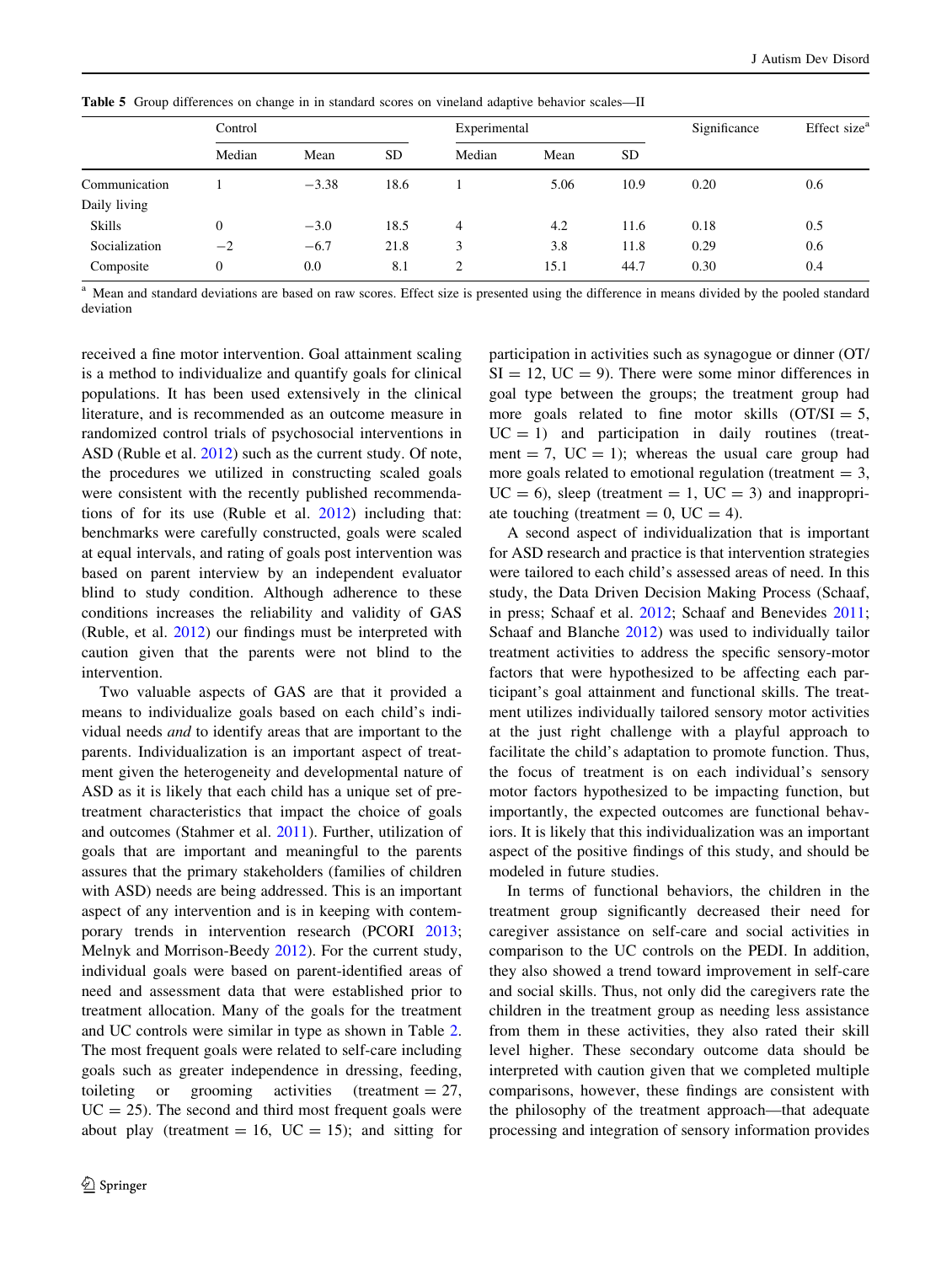an important foundation for participation in functional, meaningful activities (Ayres [2005\)](#page-11-0). Of note, the PEDI has been shown to have good reliability and validity as an outcome measure of functional behaviors (Nichols and Case-Smith [1996\)](#page-12-0).

In terms of the sensory-motor factors that may underlie these findings, in this cohort many participants in both groups showed deficits in sensory modulation and praxis (measured via the Sensory Profile and the SIPT), and thus, the intervention was tailored to address these areas. Improvements in sensory modulation and praxis skills therefore, may underlie the gains seen in self-care and social skills. In regard to sensory modulation (over or under-reactivity to typical levels of sensation), the individually-tailored treatment for these children included a focus on activities that facilitated sensory modulation and regulation of behavioral responses to these sensory experiences. As the child's ability to modulate sensation improved, it is likely that their behavioral regulation also improved and subsequently they were better able to participate in self-care and social activities. Interestingly, the subjects in the treatment group did show a decreasing trend of negative sensory behaviors on the Sensory Perceptual Behaviors Subscale of the PDDBI and this approached significance ( $p = 0.064$ ), supporting this interpretation.

Similarly, it is possible that the intervention also had an impact on praxis. Praxis involves the ability to conceive of, plan, and organize goal-directed motor actions (Ayres [1989;](#page-11-0) Dziuk et al. [2007](#page-11-0)) and is related to adequate processing and integration of body sensory information (tactile, vestibular and proprioception). The intervention aimed to facilitate body awareness and praxis through individually-tailored, active, sensory-motor activities rich in tactile, proprioceptive and vestibular sensations. Many self-care activities such as dressing require adequate body awareness and thoughtful planning and execution of motor skills. Thus, it is possible that improved body awareness and praxis had a positive impact on ability to carry out these self-care tasks. Similarly, social interactions require constant processing of varied, often unpredictable sensations and the need for spontaneous responses (i.e.: praxis) and are likely affected by difficulty processing and integrating sensory information related to the body (Hilton et al. [2007,](#page-12-0) [2010;](#page-12-0) Baker et al. [2008;](#page-11-0) Ashburner et al. [2008](#page-11-0); Reynolds et al. [2011;](#page-12-0) Watson et al. [2011](#page-13-0); Hochhauser and Engel-Yeger [2010](#page-12-0)). Thus, as the children's praxis improved, it is plausible that their ability to adaptively plan and carry out social interaction activities also improved and they became more independent. Further testing of these potential relationship is needed and in order to validate the idea that improvements in sensory modulation and praxis were related to improvements in functional skills, it will be important in future studies to specifically measure any changes in in these factors and their relationship to changes in functional skills such as self-care and socialization. In this study we were limited by the lack of instruments validated to measure change in these factors for this population within our 10-week intervention period. The SIPT is not recommended as a pre-post-test measure for periods shorter than 8–12 months (Ayres [1989](#page-11-0)) and its utility for shorter intervention periods has not been tested. Similarly, the Sensory Profile has not been validated for use as a prepost assessment (Dunn [1999\)](#page-11-0) although there is emerging data that test–retest reliability of certain sub-scores may be utilized in this way. Until these measures are validated for use as outcome measures in shorter intervention periods, or outcome measure to evaluate change in sensory functions are validated, future studies should consider a longer intervention period so that these assessments can be used to measure change in sensory-motor skills and determine their relationship to any changes in functional skills and adaptive behavior.

In terms of the proposed mechanism underlying the positive findings in this study, one explanation is that the intervention impacted neuroplasticity—the ability of the nervous system to be shaped and influenced by experience. It is well regarded in the neuro-developmental literature that early sensory motor experiences promote neuroplasticity and enhance the capacity of the brain to adapt to environmental challenges (Shonkoff and Phillips [2000;](#page-13-0) Ayres [1972](#page-11-0); Dawson et al. [2012\)](#page-11-0). Thus, it is possible that through the process of neuroplasticity that the children became more independent in their functional skills as their ability to process and integrate sensory information improved. Further testing of this assumption is needed using methods that evaluate nervous system activity pre and post intervention. There is some preliminary evidence that change in neural activities results from enriched environments. For example, Dawson et al. ([2012\)](#page-11-0) showed that more organized EEG activity occurred in children with ASD who also made gains in the Denver Early Start Program; and Miller et al. [\(2007\)](#page-12-0) showed that electrodermal activity, a measure of sympathetic nervous system activity, showed a trend to decrease (expected direction) following a sensory-enriched intervention in subjects who were previously sensory hyperreactive. An important next step in this research will be to measure changes in brain activity that may be concurrent with improvements in adaptive behaviors and individual goals as suggested by Schaaf et al. [\(2013](#page-13-0)).

In summary, our data provide preliminary support for the efficacy of a manualized intervention designed to address difficulties processing and integrating sensory information for children with ASD. We show improvements in our primary outcome—Goal Attainment as well as our secondary outcome measures showing improvements in self-care and social activities reflected by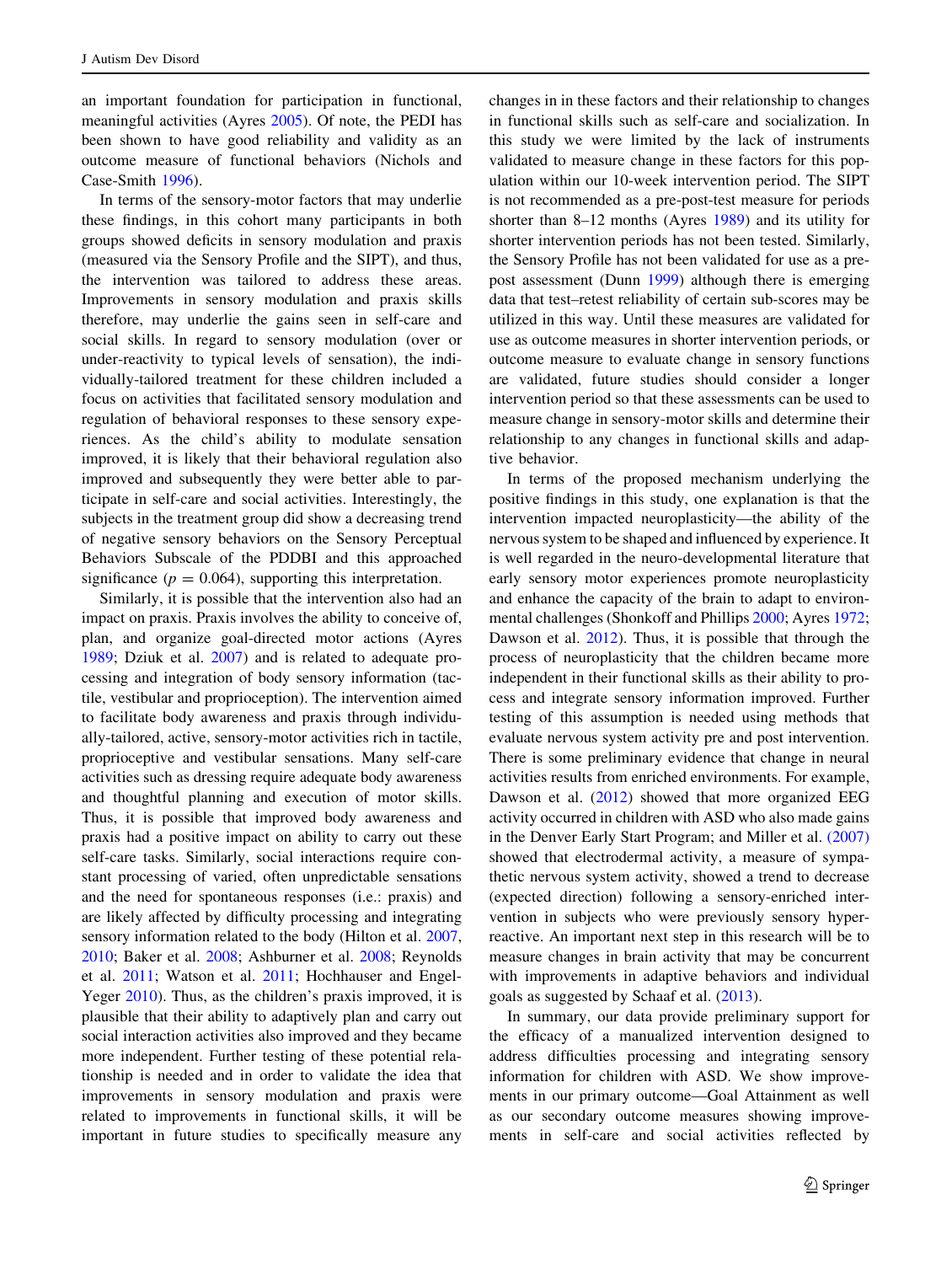<span id="page-11-0"></span>decreased caregiver assistance. These findings should be interpreted cautiously until they are replicated in a larger sample size. In addition, in future studies it would be useful to include additional outcome measures that rely on direct observation of goal attainment and sensory behaviors to provide further validation of GAS findings. It will be important to supplement parent reported data with direct observational measures. It will also be important to include a longer intervention period in future studies and follow-up testing to determine if the observed changes are maintained. Finally, although we randomized subjects based on autism severity and cognition, we were not able to include these strata in our analysis due to our sample size. Future studies would be strengthened by the inclusion of a larger sample so that impact of potentially confounding variables on treatment outcomes can be evaluated. Of note, almost all of our participants (30 of 32 children, or 94 %) demonstrated high severity of autism, and 22 or 68.75 % also had high IQ. It would be useful if future studies utilizing this intervention include children with low severity and/or low cognition to determine if the findings from this study are replicated with this sample. Similarly, our sample of convenience resulted in a sample with little ethnic diversity and future studies should make an effort to include participants from more diverse backgrounds. Despite these limitations, this study provides evidence that this intervention may be a useful adjunct to a comprehensive intervention program for individuals with ASD who have functional and behavioral challenges related to difficulty processing and integrating of sensory information.

Acknowledgment This Grant was funded by an Autism Speaks Foundation Treatment Grant (#3797). The authors wish to thank the Jefferson School of Health Professions and the Children's Specialized Hospital for their support of this project, and the families and children who participated in this Project. The authors also with to thank the Sensory Integration Research Collaborative for their contributions to the manual used in this study: Teal Benevides, Erna Blanche, Stephanie Bodison, Janice Burke, Ellen Cohn, Jane Koomar, Shelly Lane, Teresa May Benson, Lucy Jane Miller, Diane Parham, Stacey Reynolds, Roseann Schaaf, Sarah Schoen, Susanne Smith Roley.

Open Access This article is distributed under the terms of the Creative Commons Attribution License which permits any use, distribution, and reproduction in any medium, provided the original author(s) and the source are credited.

#### References

- American Psychiatric Association. (2013). Diagnostic and Statistical Manual of Mental Disorders, Fifth Edition. Arlington, VA, American Psychiatric Association, Web. (Access date: 1 June 2013). dsm.psychiatryonline.org.
- Ashburner, J., Ziviani, J., & Rodger, S. (2008). Sensory processing and classroom emotional, behavioral, and educational outcomes

in children with autism spectrum disorder. The American Journal of Occupational Therapy, 62(5), 564–573.

- Ayres, A. J. (1972). Sensory integration and learning disorders. Los Angeles: Western Psychological Services.
- Ayres, A. J. (1979). Sensory integration and the child. Los Angeles, CA: Western Psychological Services.
- Ayres, A. J. (1989). The sensory integration and praxis tests. Los Angeles, CA: Western Psychological Services.
- Ayres, A. J. (2005). Sensory integration and the child, 25th anniversary. Los Angeles, CA: Western Psychological Services.
- Baker, A. E. Z., Lane, A., Angley, M. T., & Young, R. L. (2008). The relationship between sensory processing patterns and behavioral responsiveness in autistic disorder: A pilot study. Journal of Autism and Developmental Disorders, 38(5), 867–875.
- Bellg, A. J., Borrelli, B., Resnick, B., Hecht, J., Minicucci, D. S., Ory, M., et al. (2004). Enhancing treatment fidelity in health behavior change studies: Best practices and recommendations from the NIH behavior change consortium. Health Psychology, 23(5), 443.
- Ben-Sasson, A., Hen, L., Fluss, R., Cermak, S. A., Engel-Yeger, B., & Gal, E. (2009). A metaanalysis of sensory modulation symptoms in individuals with autism spectrum disorders. Journal of Autism and Developmental Disorders, 39(1), 1–11.
- Case-Smith, J., & Arbesman, M. (2008). Evidence-based review of interventions for autism used in or of relevance to occupational therapy. American Journal of Occupational Therapy, 62(4), 416–429. doi:[10.5014/ajot.62.4.416](http://dx.doi.org/10.5014/ajot.62.4.416).
- Center for Disease Control and Prevention (2009). Prevalence of autism spectrum disorders—Autism and Developmental Disabilities Monitoring Network, United States, 2006. MMWR Surveillance Summaries, 58, SS–10.
- Cohen, I. L., Schmidt-Lackner, S., Romanczyk, R., & Sudhalter, V. (2003). The PDD Behavior Inventory: A rating scale for assessing response to intervention in children with pervasive developmental disorder. Journal of Autism and Developmental Disorders, 3, 31–45.
- Dawson, G., Jones, E. J., Merkle, K., Venema, K., Lowy, R., Faja, S., et al. (2012). Early behavioral intervention is associated with normalized brain activity in young children with autism. Journal of the American Academy of Child and Adolescent Psychiatry, 51(11), 1150–1159. doi:[10.1016/j.jaac.2012.08.018.](http://dx.doi.org/10.1016/j.jaac.2012.08.018)
- Dunn, W. (1999). The sensory profile. San Antonio: The Psychological Corporation.
- Dziuk, M. A., Larson, J. C. G., Apostu, A., Mahone, E. M., Denckla, M. B., & Mostofsky, S. H. (2007). Dyspraxia in autism: association with motor, social, and communicative deficits. Developmental Medicine and Child Neurology, 49, 734–739. doi[:10.1111/j.1469-8749.2007.00734.x](http://dx.doi.org/10.1111/j.1469-8749.2007.00734.x).
- Elliott, C. (2007). Differential ability scales-second edition: Introductory and technical handbook. San Antonio, TX: The Psychological Corporation.
- Fazlioglu, Y., & Baran, G. (2008). A sensory integration therapy program on sensory problems for children with autism. Perceptual Motor Skills, 106(2), 415–422.
- Goin-Kochel, R. P., Mackintosh, V. H., & Myers, B. J. (2009). Parental reports on the efficacy of treatments and therapies for their children with autism spectrum disorders. Research in Autism Spectrum Disorders, 3(2), 528–537. doi:[10.1016/j.rasd.](http://dx.doi.org/10.1016/j.rasd.2008.11.001) [2008.11.001](http://dx.doi.org/10.1016/j.rasd.2008.11.001).
- Gotham, K., Pickles, A., & Lord, C. (2009). Standardizing ADOS scores for a measure of severity in autism spectrum disorders. Journal of Autism and Developmental Disorders, 39(5), 693–705.
- Green, V. A., Pituch, K. A., Itchon, J., Choi, A., O'Reilly, M., & Sigafoos, J. (2006). Internet survey of treatments used by parents of children with autism. Research in Developmental Disabilities, 27(1), 70–84.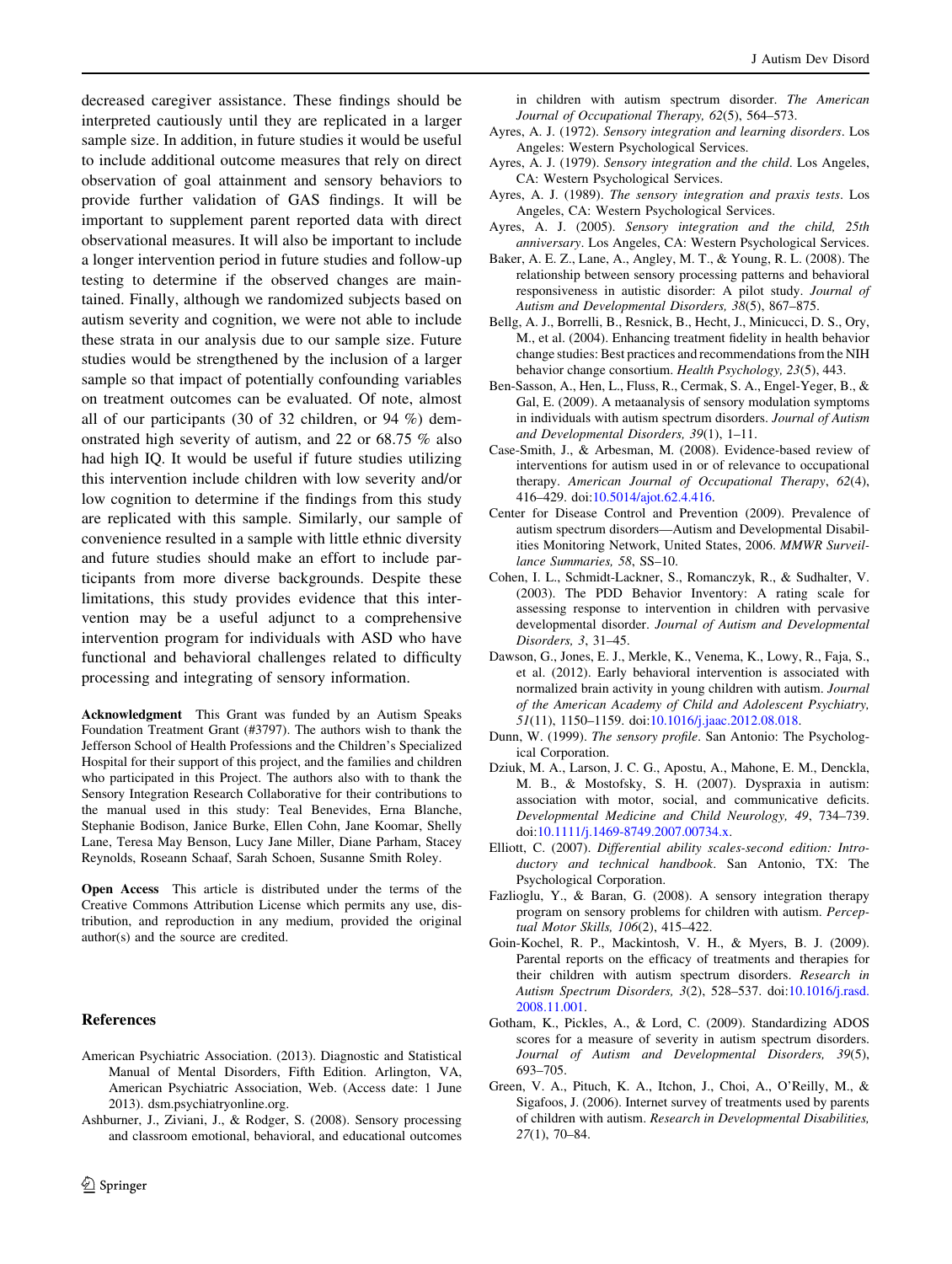- <span id="page-12-0"></span>Haley, S. M., Coster, W. J., Ludlow, L. H., Haltiwanger, J. T., & Andrellos, P. J. (1992). Pediatric evaluation of disability inventory (PEDI) New England Medical Center Hospital, Incorporated and PEDI Research Group.
- Hilton, C., Graver, K., & LaVesser, P. (2007). Relationship between social competence and sensory processing in children with high functioning autism spectrum disorders. Research in Autism Spectrum Disorders, 1, 164–173.
- Hilton, C. L., Harper, J. D., Kueker, R. H., Lang, A. R., Abbacchi, A. M., Todorov, A., et al. (2010). Sensory responsiveness as a predictor of social severity in children with high functioning autism spectrum disorders. Journal of Autism and Developmental Disorders, 40(8), 937–945.
- Hochhauser, M., & Engel-Yeger, B. (2010). Sensory processing abilities and their relation to participation in leisure activities among children with high-functioning autism spectrum disorder (HFASD). Research in Autism Spectrum Disorders, 4(4), 746–754.
- Kiresuk, T. J., & Sherman, R. E. (1968). Goal attainment scaling: A general method for evaluating community mental health programs. Community Mental Health Journal, 4(6), 443–453.
- Kiresuk, T. J., Smith, A. E., & Cardillo, J. E. (1994). Goal attainment scaling: Applications, theory, and measurement. Lawrence Erlbaum Associates, Inc.
- Lane, A. E., Young, R. L., Baker, A. E. Z., & Angley, M. T. (2010). Sensory processing subtypes in autism: Association with adaptive behavior. Journal of Autism and Developmental Disorders, 40(1), 112–122.
- Lecavalier, L., Aman, M. G., Scahill, L., McDougle, C. J., McCracken, J. T., Vitiello, B., et al. (2006). Validity of the autism diagnostic interview-revised. Journal Information, 111, 3.
- Lord, C., Rutter, M., & Couteur, A. (1994). Autism diagnostic interview-revised: A revised version of a diagnostic interview for caregivers of individuals with possible pervasive developmental disorders. Journal of Autism and Developmental Disorders, 24(5), 659–685.
- Lord, C., Rutter, M., DiLavore, P., & Risi, S. (2002). Autism diagnostic observation schedule: ADOS Western Psychological Services.
- Mailloux, Z., May-Benson, T., Summers, C. A., Miller, L. J., Brett-Green, B., Burke, J. P., et al. (2007). The issue is—goal attainment scaling as a measure of meaningful outcomes for children with sensory integration disorders. American Journal of Occupational Therapy, 61(2), 254–259.
- Mailloux, Z., & Smith Roley, S. (2010). Sensory integration. In H. Miller-Kuhaneck (Ed.), A Comprehensive Occupational Therapy Approach (3rd ed., pp. 215–255). Rockville: AOTA.
- Mandell, D. S., Novak, M. M., & Levy, S. (2005). Frequency and correlates of treatment use among a community sample of children with autism. CA: San Diego.
- May-Benson, T. A., Smith Roley, S., Mailloux, Z., Parham, L. D., Koomar, J., Schaaf, R. C., et al. (in press). Structural elements of the Ayres Sensory Integration intervention fidelity measure. American Journal of Occupational Therapy.
- Melnyk, B., & Morrison-Beedy, D. (2012). Intervention research. New York: Springer.
- Miller, L. J., Coll, J. R., & Schoen, S. A. (2007a). A randomized controlled pilot study of the effectiveness of occupational therapy for children with sensory modulation disorder. The American Journal of Occupational Therapy, 61(2), 228–238.
- Miller, L. J., Schoen, S. A., James, K., & Schaaf, R. C. (2007b). Lessons learned: A pilot study of occupational therapy effectiveness for children with sensory modulation disorder. American Journal of Occupational Therapy, 61(2), 161.
- Nichols, D. S., & Case-Smith, J. (1996). Reliability and validity of the pediatric evaluation of disability inventory. Pediatric Physical Therapy, 8, 15–24.
- Ottenbacher, K. J., & Cusick, A. (1990). Goal attainment scaling as a method of clinical service evaluation. American Journal of Occupational Therapy, 44(6), 519–525.
- Palisano, R., Haley, S., & Brown, D. (1992). Goal attainment scaling as a measure of change in infants with motor delay. Physical Therapy, 72, 432–437.
- Parham, D., Cohn, E. S., Spitzer, S., Koomar, J. A., Miller, L. J., Burke, J. P., et al. (2007). Fidelity in sensory integration intervention research. The American Journal of Occupational Therapy, 61(2), 216–227.
- Parham, L. D., & Mailloux, Z. (2010). Sensory integration. In J. Case-Smith, A. S. Allen, & P. N. Pratt (Eds.), Occupational therapy for children (5th ed., pp. 356–411). St, Louis, MO: Elsevier.
- Parham, L. D., Smith Roley, S., MayBenson Koomar, J. T., Brett-Green, B., Burke, J. P., Cohn, E., et al. (2011). Development of a fidelity measure for research on effectiveness of ayres sensory integration<sup>®</sup>. The American Journal of Occupational Therapy, 65(2), 133–142. doi[:10.5014/ajot.2011.000745.](http://dx.doi.org/10.5014/ajot.2011.000745)
- Patient-Centered Outcomes Research Institute (PCORI). National priorities for research and research agenda. Retrieved 6/1/2013 from [www.pcori.org.](http://www.pcori.org)
- Peacock, E. (2012). Retrieved 12/5, 2012, from [http://www.](http://www.autismspeaks.org/blog/2012/09/25/top-8-autism-therapies-reported-parents) [autismspeaks.org/blog/2012/09/25/top-8-autism-therapies-reported](http://www.autismspeaks.org/blog/2012/09/25/top-8-autism-therapies-reported-parents)[parents.](http://www.autismspeaks.org/blog/2012/09/25/top-8-autism-therapies-reported-parents)
- Pfeiffer, B. A., Koenig, K., Kinnealey, M., Sheppard, M., & Henderson, L. (2011). Effectiveness of sensory integration interventions in children with autism spectrum disorders: A pilot study. The American Journal of Occupational Therapy, 65(1), 76–85.
- Psychiatric News. (2012). DSM 5 Final diagnostic criteria approved by APA board of trustees. [http://www.psychnews.org/files/DSM](http://www.psychnews.org/files/DSM-message.pdf)[message.pdf](http://www.psychnews.org/files/DSM-message.pdf). Retrieved 12 June 2012.
- Reynolds, S., Bendixen, R. M., Lawrence, T., & Lane, S. J. (2011). A pilot study examining activity participation, sensory responsiveness, and competence in children with high functioning autism spectrum disorder. Journal of Autism and Developmental Disorders, 41(11), 1496–1506.
- Roid, G. H. (2003). Stanford-binet intelligence scales (5th ed.). Itasca, IL: Riverside.
- Ruble, L. A., Dalrymple, N. J., & McGrew, J. H. (2010). The effects of consultation on individualized education program outcomes for young children with autism: The collaborative model for promoting competence and success. Journal of Early Intervention, 32(4), 286–301.
- Ruble, L., McGrew, J. H., & Toland, M. D. (2012). Goal attainment scaling as an outcome measure in randomized controlled trials of psychosocial interventions in autism. Journal of Autism and Developmental Disorders, 42, 1–10.
- Schaaf, R. C. (in press). Creating evidence through practice using data-driven decision making. The American Journal of Occupational Therapy.
- Schaaf, R. C. (2011). Interventions that address sensory dysfunction for individuals with autism spectrum disorders: Preliminary evidence for the superiority of sensory integration compared to other sensory approaches. In B. Reichow, P. Doehring, D. V. Cicchetti, & F. R. Volkmar (Eds.), Evidence-based practices and treatments for children with autism (pp. 245–273). New York: Springer.
- Schaaf, R. C. & Benevides, T (2011). Analysis of behavior table for sensory integration intervention. In R.C. Schaaf, E.I. Blanche, Z. Mailloux, and the Sensory Integration Research Collaborative. Intervention for Sensory Integration for Children with Autism. Unpublished Manual.
- Schaaf, R. C., Benevides, T., Kelly, D., & Mailloux, Z. (2012a). Occupational therapy and sensory integration for children with autism: A feasibility, safety, acceptability and fidelity study.